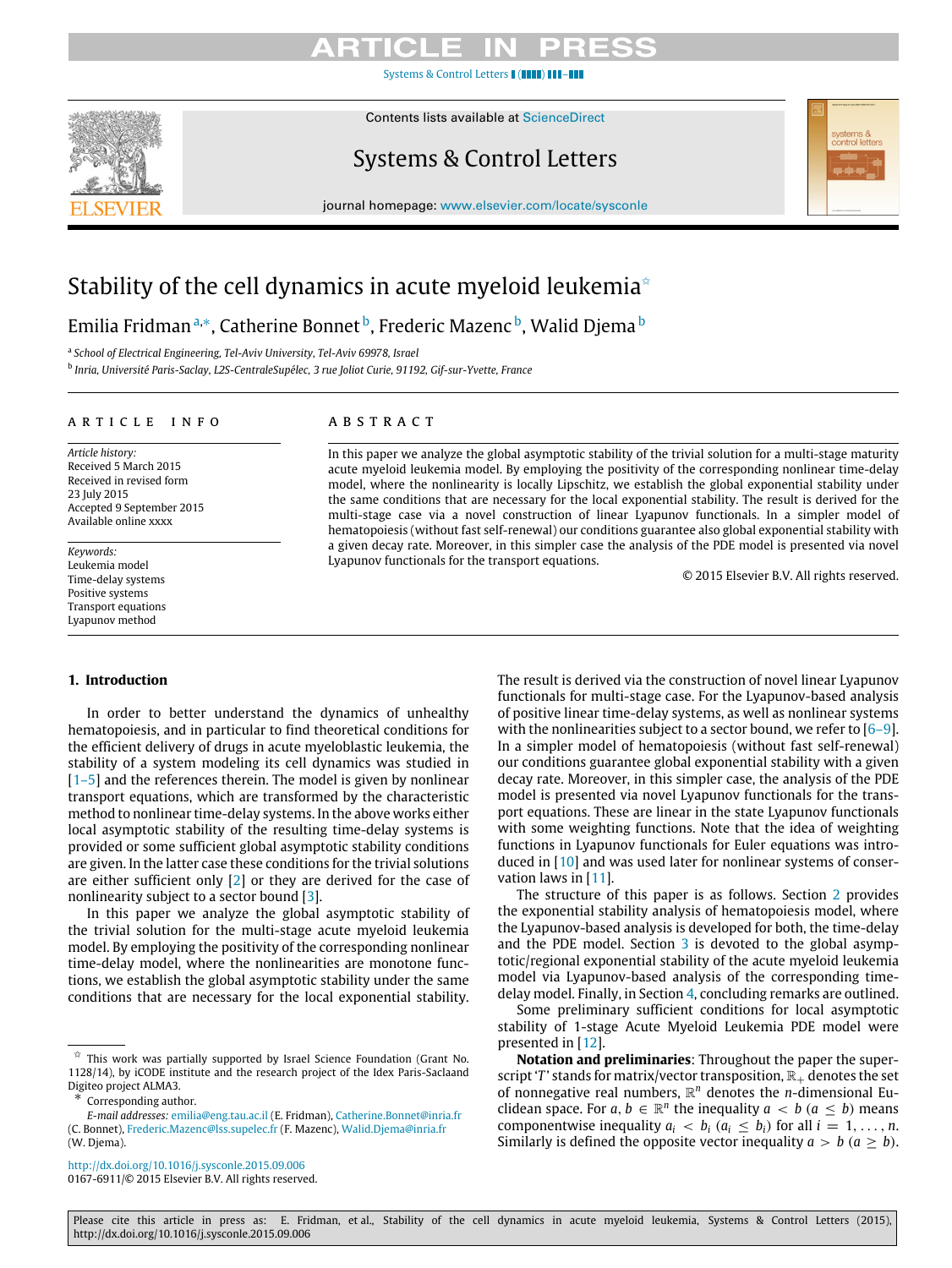$\mathbb{R}^n_+$  denotes the set of vectors  $a \in \mathbb{R}^n$  with nonnegative components, i.e.  $a\geq 0$ . The space of continuous functions  $\phi_i:[-\tau_i,0]\to\mathbb{R}$  $\mathbb{R}$  (*i* = 1, ..., *n*) with the norm  $\|\phi\|_{C} = \sum_{i=1}^{n} \max_{s \in [-\tau_i, 0]} |\phi_i(s)|$ is denoted by  $C_{\tau}^n$ ;  $C_{\tau+}^n = {\phi \in C_{\tau}^n : \phi_i(s) \ge 0 \text{ s } \in [-\tau_i, 0], i =$ 1, ..., *n*};  $x_t(s) = x(t + s)$ ,  $s \in [-\tau, 0]$  for  $x_t : [-\tau, 0] \to \mathbb{R}^n$ . The matrix  $A \in \mathbb{R}^{n \times n}$  with nonnegative off-diagonal terms is called Metzler matrix, the matrix *A* is called nonnegative if all its entries are nonnegative.

### <span id="page-1-0"></span>**2. Stability of the model of cell dynamics in hematopoiesis**

A model of hematopoietic stem cell dynamics, that takes two cell populations into account, an immature and a mature one, was proposed and analyzed in [\[1\]](#page-9-0). Immature cells may have *n* different stages of maturity before they become mature. All cells are able to self-renew, and immature cells can be either in a proliferating or in a resting compartment. The resulting model for *n* stages of immature cells is given by

$$
\partial_t r_i + \partial_a r_i = -(\delta_i + \beta_i(x_i))r_i, \quad a > 0, \ t > 0, \ i = 1, ..., n,
$$
  

$$
\partial_t p_i + \partial_a p_i = -(\gamma_i + g_i(a))p_i, \quad 0 < a < \tau_i, \ t > 0,
$$
 (1)

where  $r_i$  are  $p_i$  are resting and proliferating cell densities,  $a$  is the age of the cells,  $\tau_i$  is the maximum possible time spent by a cell in proliferation in compartment *i* before it divides,  $\delta_i > 0$  and  $\gamma_i > 0$  are the death rates for the quiescent and for the proliferating cell population, *n* is the number of compartments,  $\beta_i > 0$  is the introduction rate that depends on the total density of resting cells

$$
x_i(t) = \int_0^\infty r_i(t, a) da.
$$

Boundary conditions, describing the flux between the two phases and two successive generations, are given by

$$
r_i(t, 0) = 2(1 - K_i) \int_0^{\tau_i} g_i(a) p_i(t, a) da
$$
  
+ 2K\_{i-1} \int\_0^{\tau\_{i-1}} g\_{i-1}(a) p\_{i-1}(t, a) da, (2)

 $p_i(t, 0) = \beta_i(x_i(t))x_i(t), \quad t > 0, \ i = 1, \ldots, n,$ 

where  $K_0 = 0$  and  $0 < K_i < 1$  is the probability of cell differentiation.

Following [\[1\]](#page-9-0), we have taken into account the following assumptions:

• The division rates  $g_i(a)$  are continuous functions such that  $\int_0^{\tau_i} g_i(a) da = +\infty$ . This property implies

$$
\int_0^{\tau_i} g_i(t) e^{-\int_0^t g_i(w)dw} dt = 1.
$$

•  $\lim_{a\to+\infty}r_i(t,a)=0.$ 

• The re-introduction term  $\beta_i$  is a Locally Lipschitz, differentiable and decreasing function with  $\beta_i(0) > 0$  and  $\beta_i(x) \rightarrow 0$  as  $x \to \infty$ . Typical selection of  $\beta_i$  is in the form of Hill function

$$
\beta_i(x_i) = \frac{\beta_i(0)}{1 + b_i x_i^{N_i}},
$$

where 
$$
b_i > 0
$$
 and  $N_i > 0$ .

By using the method of characteristics, the following explicit formulation for  $p_i(t, a)$  was derived in [\[1\]](#page-9-0):

$$
p_i(t, a) = \begin{cases} p_i(0, a-t)e^{-\int_{a-t}^{a} (\gamma_i + g_i(s))ds}, & t \le a, \\ p_i(t-a, 0)e^{-\int_{0}^{a} (\gamma_i + g_i(s))ds}, & t > a, \end{cases}
$$
(3)

where  $p_i(0, a) \geq 0$ . Then, the authors obtained the following time-delay model for the total population densities of resting cells

$$
\dot{x}_i(t) = -(\delta_i + \beta_i(x_i(t)))x_i(t) + 2(1 - K_i) \int_0^{\tau_i} e^{-\gamma_i a} f_i(a)
$$
  
\n
$$
\times \beta_i(x_i(t-a))x_i(t-a)da + 2K_{i-1} \int_0^{\tau_{i-1}} e^{-\gamma_{i-1} a}
$$
  
\n
$$
\times f_{i-1}(a)\beta_{i-1}(x_{i-1}(t-a))x_{i-1}(t-a)da,
$$
  
\n
$$
t > 0, \quad i = 1, ..., n,
$$
\n(4)

<span id="page-1-1"></span>where

$$
f_i(a) := g_i(a)e^{-\int_0^a g_i(s)ds}
$$
, 0 < a <  $\tau_i$ 

is a density function with  $\int_0^{\tau_i} f_i(a)da = 1$ . We denote for a later use

$$
f_i^* = \sup_{a \in [0, \tau_i]} g_i(a) e^{-\int_0^a g_i(s) ds}, \quad i = 1, \dots, n.
$$
 (5)

It is easy to see that nonlinear time-delay system  $(4)$  with a nonnegative initial condition

 $x_i(s) = \phi_i(s) \geq 0, \quad \forall s \in [-\tau_i, 0], \ \phi_i \in C^1_{\tau_i^+}$ 

<span id="page-1-4"></span>has nonnegative solutions, meaning that  $(4)$  is a positive system. Assume also nonnegativity of the initial function  $p(0, a)$ . Then, taking into account that  $p_i(t - a, 0) = \beta_i(x_i(t - a))x_i(t - a) \geq 0$ , [\(3\)](#page-1-2) implies  $p_i(t, a) \ge 0$  for all  $t \ge 0$  and  $a \in [0, \tau_i]$ .

Local asymptotic stability of  $(4)$  was studied in  $[1,2,5,4,3]$  $[1,2,5,4,3]$  $[1,2,5,4,3]$  $[1,2,5,4,3]$  $[1,2,5,4,3]$  by the analysis of the linearized system. For systems with nonlinearities satisfying sector condition, the stability conditions for the strictly positive steady state were found in [\[3\]](#page-9-2) by using Popov, circle and nonlinear small gain criteria. More recently, sufficient stability conditions for the 0-equilibrium and the strictly positive equilibrium were derived in [\[5\]](#page-9-7) by a Lyapunov approach. Notice that knowing Lyapunov functionals allows us, for instance, to estimate rates of convergence and to determine approximations of the basin of attraction of a locally stable equilibrium point.

<span id="page-1-5"></span>In the present paper, we focus on the stability analysis of the 0-equilibrium and we will show that necessary conditions for the local exponential stability are also sufficient for the global exponential stability of the trivial solution by using the direct Lyapunov method developed for the time-delay models and, for the first time, for the PDE model. We will also present estimates on the exponential decay rate for the nonlinear full-order system.

*2.1. Global exponential stability of the zero solution of the time-delay model*

We will start with the time-delay model [\(4\).](#page-1-1) The linearized around the zero solution model has the following form

$$
\dot{x}_i(t) = -(\delta_i + \beta_i(0))x_i(t) + 2(1 - K_i) \int_0^{\tau_i} e^{-\gamma_i a} f_i(a)
$$
  
 
$$
\times \beta_i(0)x_i(t - a)da + 2K_{i-1} \int_0^{\tau_{i-1}} e^{-\gamma_{i-1} a} f_{i-1}(a)
$$
  
 
$$
\times \beta_{i-1}(0)x_{i-1}(t - a)da, \quad t > 0, \ i = 1, ..., n. \tag{6}
$$

This is a positive linear system that can be presented as

<span id="page-1-3"></span>
$$
\dot{x}(t) = Ax(t) + \sum_{i=1}^{n} \int_{0}^{\tau_{i}} A_{i}(a)x(t-a)da,
$$
  

$$
x = col\{x_{1}, ..., x_{n}\}
$$
 (7)

where *A* is Metzler (since it is diagonal) and each *A<sup>i</sup>* is non-negative. Note that for such a system the following holds:

<span id="page-1-6"></span><span id="page-1-2"></span>**Lemma 1** (*[\[6,](#page-9-3)[8\]](#page-9-9)*)**.** *Consider* [\(7\)](#page-1-3)*, where A is Metzler and A<sup>i</sup> is nonnegative. Then the following conditions are equivalent:*

(i) *The system* [\(7\)](#page-1-3) *is asymptotically stable;* (ii)  $A + \sum_{i=1}^{n} \int_{0}^{\tau_i} A_i(s) ds$  is Hurwitz;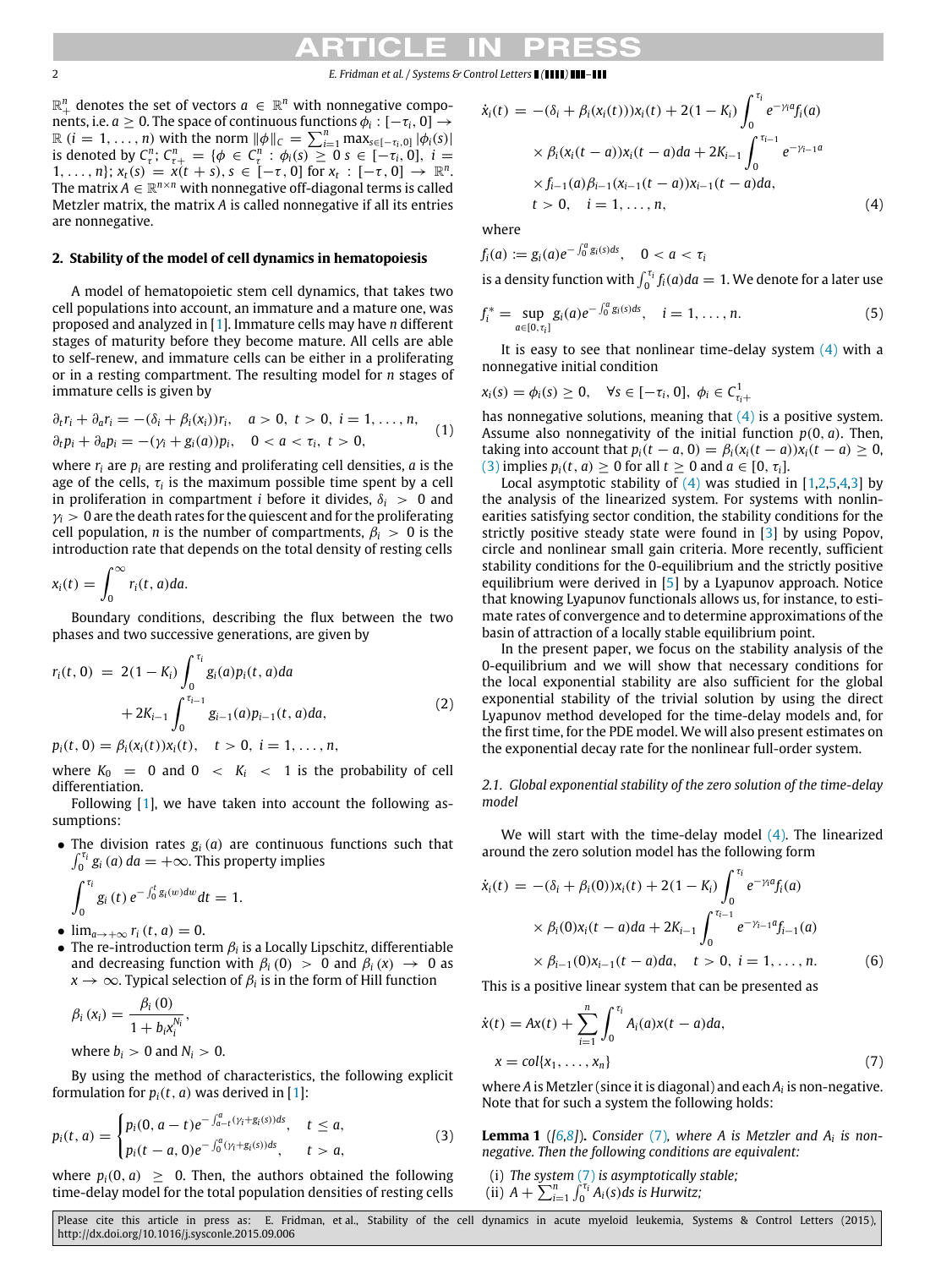(iii) *There exists a vector*  $0 < \lambda \in \mathbb{R}^n$  *such that* 

$$
\lambda^T\left(A+\sum_{i=1}^n\int_0^{\tau_i}A_i(s)ds\right)<0.
$$

Note that sufficiency of (iii) for the asymptotic stability of  $(7)$ can be derived by using the following Lyapunov functional  $[6,8]$  $[6,8]$ 

$$
V(x_t) = \lambda^T \left[ x(t) + \sum_{i=1}^n \int_0^{\tau_i} A_i(a) \int_{t-a}^t x(s) ds da \right].
$$
 (8)

Due to "triangular" structure of  $(4)$ , the condition (ii) for this system is equivalent to the following inequalities

$$
\[2(1-K_i)\int_0^{\tau_i}e^{-\gamma_i a}f_i(a)da-1\]\beta_i(0)<\delta_i,\quad i=1,\ldots,n.\quad (9)
$$

The inequalities [\(9\)](#page-2-0) are also necessary and sufficient conditions for the *local* exponential stability of the nonlinear system [\(4\)](#page-1-1) (see e.g. Proposition 3.17 in [\[13\]](#page-9-10)). The conditions [\(9\)](#page-2-0) for the local asymptotic stability were derived in [\[2\]](#page-9-1). Sufficient *Ki*-independent conditions

$$
\left[\int_0^{\tau_i} e^{-\gamma_i a} f_i(a) da - 1\right] \beta_i(0) < \delta_i, \quad i = 1, \ldots, n
$$

for the *global* asymptotic stability of [\(4\)](#page-1-1) were derived in [\[2\]](#page-9-1) via the linear in state Lyapunov functional

$$
V(x_t)=\sum_{i=1}^n\left[x_i(t)+2\int_0^{\tau_i}e^{-\gamma_i a}f_i(a)\int_{t-a}^t\beta_i(x_i(s))x_i(s)dsda\right].
$$

Keeping in mind the Lyapunov candidate  $(8)$  and a special triangular structure of  $(4)$ , we suggest the following Lyapunov functional for the global exponential stability of  $(4)$ :

$$
V(x_t) = \sum_{i=1}^{n} \varepsilon^{i} [x_i(t) + V_{2i}(x_t)], \quad \varepsilon > 0,
$$
  

$$
V_{2i}(x_t) = 2[1 - K_i(1 - \varepsilon)] \int_0^{\tau_i} \int_{t-a}^t e^{-\eta(t-a-s) - \gamma_i a} \times f_i(a) \beta_i(x_i(s)) x_i(s) ds da,
$$
 (10)

where  $\varepsilon$  is small enough and where  $\eta > 0$  is a decay rate for the exponential stability. We will find conditions that guarantee

$$
\dot{V}(x_t) + \eta V(x_t) \leq 0, \qquad (11)
$$

implying the exponential stability of [\(4\)](#page-1-1) with a decay rate  $\eta > 0$  in the ''norm'' defined by *V*:

$$
V(x_t) \leq e^{-\eta t} V(x_0), \quad t \geq 0. \tag{12}
$$

<span id="page-2-7"></span>**Proposition 1.** Let there exist  $\eta \in (0, \min\{\delta_1, \ldots, \delta_n\})$  such that *the following inequalities are satisfied:*

$$
\[2(1-K_i)\int_0^{\tau_i}e^{-(\gamma_i-\eta)a}f_i(a)da-1\] \beta_i(0) < \delta_i - \eta,
$$
  
\n $i = 1,...,n.$  (13)

*Then the system* [\(4\)](#page-1-1)*is globally exponentially stable with the decay rate n*. Moreover, if the inequalities [\(13\)](#page-2-2) are satisfied with  $\eta = 0$  (i.e. if [\(9\)](#page-2-0) *are satisfied), then* [\(4\)](#page-1-1) *is globally exponentially stable with a small enough decay rate.*

**Proof.** We have along [\(4\)](#page-1-1)

<span id="page-2-1"></span>
$$
\sum_{i=1}^{n} \varepsilon^{i} \dot{x}_{i}(t) = \sum_{i=1}^{n} \varepsilon^{i} \Big[ -(\delta_{i} + \beta_{i}(x_{i}(t))) x_{i}(t) + 2[1 - K_{i}]
$$
\n
$$
\times \int_{0}^{\tau_{i}} e^{-\gamma_{i} a} f_{i}(a) \beta_{i}(x_{i}(t - a)) x_{i}(t - a) da + 2K_{i-1}
$$
\n
$$
\times \int_{0}^{\tau_{i-1}} e^{-\gamma_{i-1} a} f_{i-1}(a) \beta_{i-1}(x_{i-1}(t - a)) x_{i-1}(t - a) da \Big]
$$
\n
$$
\leq \sum_{i=1}^{n} \varepsilon^{i} \Big[ -(\delta_{i} + \beta_{i}(x_{i}(t))) x_{i}(t) + 2[1 - K_{i}(1 - \varepsilon)]
$$
\n
$$
\times \int_{0}^{\tau_{i}} e^{-\gamma_{i} a} f_{i}(a) \beta_{i}(x_{i}(t - a)) x_{i}(t - a) da \Big].
$$

<span id="page-2-0"></span>Then differentiating *V* of  $(10)$  along  $(4)$  we obtain

<span id="page-2-4"></span>
$$
\dot{V}(x_t) + \eta V(x_t) \le \sum_{i=1}^n \varepsilon^i \left[ -\delta_i + \eta + \left[ 2(1 - K_i(1 - \varepsilon)) \right. \right. \times \int_0^{\tau_i} e^{-(\gamma_i - \eta)a} f_i(a) da - 1 \left[ \beta_i(x_i(t)) \right] x_i(t).
$$
\n(14)

For each  $i = 1, \ldots, n$  and for small enough  $\varepsilon > 0$  we have either

$$
2(1-K_i(1-\varepsilon))\int_0^{\tau_i}e^{-(\gamma_i-\eta)a}f_i(a)da<1
$$

or due to  $0 \leq \beta_i(x_i) \leq \beta_i(0)$ 

$$
\begin{aligned} &\left[2(1-K_i(1-\varepsilon))\int_0^{\tau_i}e^{-(\gamma_i-\eta)a}f_i(a)da-1\right]\beta_i(x_i(t))\\ &\leq \left[2(1-K_i(1-\varepsilon))\int_0^{\tau_i}e^{-(\gamma_i-\eta)a}f_i(a)da-1\right]\beta_i(0)<\delta_i-\eta. \end{aligned}
$$

Note that the latter inequality holds for small enough  $\varepsilon$  due to [\(13\).](#page-2-2) Therefore, in both cases, for small enough  $\varepsilon$  Eq. [\(14\)](#page-2-4) implies [\(11\).](#page-2-5)

<span id="page-2-3"></span>Now, if inequalities [\(13\)](#page-2-2) are satisfied with  $\eta = 0$ , we can always find a small enough  $\eta_1 > 0$  such that [\(13\)](#page-2-2) are satisfied. The latter guarantees global exponential stability of  $(4)$  with a decay rate  $\eta_1 > 0.$   $\Box$ 

Summarizing, the inequalities  $(9)$  are necessary for the local and sufficient for the global exponential stability of the trivial solution of [\(4\).](#page-1-1)

**Remark 1.** In [\[4\]](#page-9-8) the division rates  $g_i$ ,  $i = 1, \ldots, n$  were chosen as

<span id="page-2-5"></span>
$$
g_{i}\left(a\right)=\frac{m_{i}}{e^{m_{i}\left(\tau_{i}-a\right)}-1},\quad 0\leq a\leq\tau_{i},
$$

where  $m_i \geq \gamma_i$  are integers. It was found that  $f_i(a) =$  $g_i$  (*a*)  $e^{-\int_0^a g_i(s)ds}$  has a form

$$
f_i(a)=\frac{m_i}{e^{m_i\tau_i}-1}e^{m_ia},\quad 0\leq a\leq \tau_i.
$$

Here the term  $f_i^*$  is well-defined, although  $\lim_{a\to\tau_i} g_i(a) = \infty$ , and

$$
f_i^* = \frac{m_i}{e^{m_i \tau_i} - 1} e^{m_i \tau_i}.
$$

<span id="page-2-6"></span><span id="page-2-2"></span>**Example 1.** Choosing  $f_i(a) = \frac{m_i}{e^{m_i \tau_i} - 1} e^{m_i a}$ , with  $m_i > 0$  for all  $i \in [1, n]$ , the following parameters satisfy  $(13)$ .

For  $i = 1$ :  $\delta_1 = 1$ ,  $L_1 = 1 - K_1 = 0.95$ ,  $m_1 = 1$ ,  $\tau_1 = 1$ ,  $\gamma_1 = 0.8$ and  $\beta_1(x) = \frac{1}{1+x^2}$ .

For 
$$
i = 2
$$
:  $\delta_2 = 0.8$ ,  $L_2 = 1 - K_2 = 0.95$ ,  $m_2 = 1$ ,  $\tau_2 = 1.2$ ,  $\gamma_2 = 0.7$  and  $\beta_2(x) = \frac{1}{1+x^3}$ .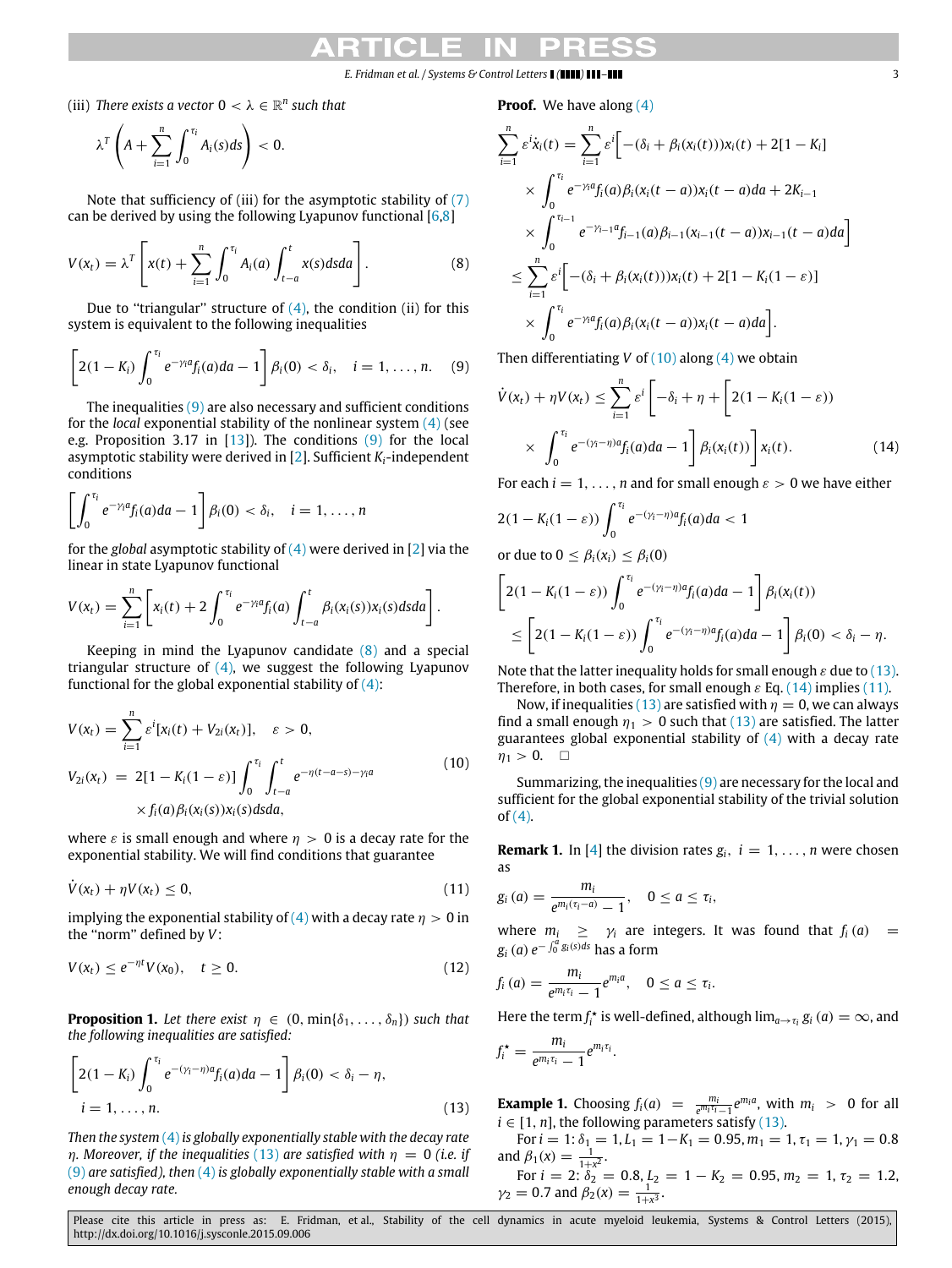*V*˙

4 *E. Fridman et al. / Systems & Control Letters ( ) –*

<span id="page-3-0"></span>

**Fig. 1.** Trajectories of the states  $x_1$  and  $x_2$  for the parameters of [Example 1.](#page-2-6)

These parameters yield to  $\left[2(1 - K_1)\int_0^{\tau_1} e^{-\gamma_1 a} f_1(a) da - 1\right]$  $\beta_1(0) = 0.2241 < \delta_1$  and consequently no positive equilibrium exists.

According to [Proposition 1,](#page-2-7)  $\eta \in (0, \min\{\delta_1, \delta_2\}) = (0, 0.8)$ . Numerically, we find that the largest value  $\eta_{\text{max}}$  which verifies [\(13\)](#page-2-2) is  $\eta_{\text{max}} \approx 0.33$ .

• Choosing  $\eta = \eta_{\text{max}}$ :

$$
\[2(1-K_1)\int_0^{\tau_1}e^{-(\gamma_1-\eta_{\text{max}})a}f_1(a)da - 1\] \beta_1(0) - \delta_1 + \eta_{\text{max}}\]
$$
  
= -0.2118 < 0

and

$$
\[2(1-K_2)\int_0^{\tau_2} e^{-(\gamma_2-\eta_{\text{max}})a} f_2(a)da - 1\] \beta_2(0) - \delta_2 + \eta_{\text{max}} = -0.0015 < 0.
$$

The trajectories  $x_1$  and  $x_2$  are illustrated in [Fig. 1.](#page-3-0)

# *2.2. Stability of the PDE model*

In this section we will develop the direct Lyapunov method to the PDE model. Consider first the following Lyapunov functional

$$
V(t) = \sum_{i=1}^{n} \varepsilon^{i} [x_{i}(t) + V_{2i}(t)], \quad \varepsilon > 0,
$$
  
\n
$$
V_{2i}(t) = \frac{1}{q_{i}} \int_{0}^{\tau_{i}} e^{\int_{0}^{a} g_{i}(s) ds} p_{i}(t, a) da,
$$
  
\n $i = 1, ..., n, q_{i} > 0.$  (15)

Differentiating  $x_i(t)$  along [\(1\)](#page-1-4) and taking into account the boundary conditions we have

$$
\dot{x}_i(t) = \int_0^\infty \left( -\partial_a r_i(t, a) - (\delta_i + \beta_i (x_i(t))) r_i(t, a) \right) da
$$
  
\n
$$
= -[\delta_i + \beta_i (x_i(t))] x_i(t) + 2(1 - K_i) \int_0^{\tau_i} g_i(a) p_i(t, a) da
$$
  
\n
$$
+ 2K_{i-1} \int_0^{\tau_{i-1}} g_{i-1}(a) p_{i-1}(t, a) da.
$$
  
\nThen  
\n
$$
\int_0^{\tau_i} g_i(a) p_i(t, a) da
$$

$$
= \int_0^{\tau_i} g_i(a) e^{-\int_0^a g_i(s)ds} e^{\int_0^a g_i(s)ds} p_i(t,a) da \leq q_i f_i^* V_{2i}(t),
$$

implying

$$
\sum_{i=1}^{n} \varepsilon^{i} \dot{x}_{i}(t) \leq -\sum_{i=1}^{n} \varepsilon^{i} [\delta_{i} + \beta_{i} (x_{i}(t))] x_{i}(t) + 2 \sum_{i=1}^{n} \varepsilon^{i} q_{i} (1 - K_{i}(1 - \varepsilon)) f_{i}^{*} V_{2i}(t).
$$
 (16)

Differentiating  $V_{2i}(t)$  along  $(1)$  and taking into account the boundary conditions we obtain

$$
V_{2i}(t) = \frac{1}{q_i} \int_0^{\tau_i} [-\partial_a p_i(t, a) - (\gamma_i + g_i(a)) p_i(t, a)] e^{\int_0^a g_i(s) ds} da
$$
  
\n
$$
= -\gamma_i V_{2i}(t) - \frac{1}{q_i} \int_0^{\tau_i} \frac{d}{da} \left[ p_i(t, a) e^{\int_0^a g_i(s) ds} \right] da
$$
  
\n
$$
= -\gamma_i V_{2i}(t) - \frac{p_i(t, a)}{q_i} e^{\int_0^a g_i(s) ds} \Big|_0^{\tau_i}
$$
  
\n
$$
\leq -\gamma_i V_{2i}(t) + \frac{\beta_i(x_i)}{q_i} x_i(t).
$$

Therefore,

$$
\dot{V}(t) + \eta V(t) \le -\sum_{i=1}^{n} \varepsilon^{i} \Big[ [\delta_{i} - \eta + (1 - 1/q_{i})\beta_{i}(x_{i})]x_{i}(t) + [\gamma_{i} - \eta - 2q_{i}(1 - K_{i}(1 - \varepsilon))f_{i}^{*}]V_{2i}(t) \Big] \le 0
$$

<span id="page-3-1"></span>if

$$
\delta_i - \eta + (1 - 1/q_i)\beta_i(x_i) \ge 0,
$$
  
\n
$$
\gamma_i - \eta - 2q_i(1 - K_i(1 - \varepsilon))f_i^* \ge 0.
$$
  
\nChoosing from the second inequality of (17)  
\n
$$
q_i = \frac{\gamma_i - \eta}{\gamma_i}
$$
 (17)

$$
q_i = \frac{1}{2(1 - K_i(1 - \varepsilon))f_i^*}
$$

and substituting the latter expression to the first inequality of  $(17)$ we arrive at

$$
\delta_i-\eta+\left[1-\frac{2(1-K_i(1-\varepsilon))f_i^*}{\gamma_i-\eta}\right]\beta_i(x_i)\geq 0.
$$

For small enough  $\varepsilon$  the latter inequality is feasible if

<span id="page-3-2"></span>
$$
\left[\frac{2(1-K_i)f_i^*}{\gamma_i-\eta}-1\right]\beta_i(0)<\delta_i-\eta,\quad \eta<\delta_i,\ i=1,\ldots,n.\quad (18)
$$

Note that the exponential stability conditions [\(18\)](#page-3-2) are sufficient for the time-delay model-based conditions [\(13\).](#page-2-2) However, convergence is guaranteed in a different norm defined by a different Lyapunov functional.

We summarize the result in the following

**Proposition 2.** Let there exist  $\eta \in (0, \min{\{\delta_1, \ldots, \delta_n\}})$  such that *the inequalities* [\(18\)](#page-3-2) *are satisfied. Then the system* [\(1\)](#page-1-4)*,* [\(2\)](#page-1-5) *is globally exponentially stable with a decay rate* η*. Moreover, if the inequalities are satisfied with*  $\eta = 0$ , then the system is globally exponentially *stable with a small enough decay rate.*

# • *Recovering the stability conditions for the time-delay model via the PDE model*:

It is interesting to recover the exponential stability result by developing the direct Lyapunov approach to the PDE model [\(1\),](#page-1-4) [\(2\).](#page-1-5) Inspired by the construction of [\(10\),](#page-2-3) consider the following Lyapunov functional:

<span id="page-3-3"></span>
$$
V(t) = \sum_{i=1}^{n} \varepsilon^{i} \Big[ x_{i}(t) + 2[1 - K_{i}(1 - \varepsilon)] \int_{0}^{\tau_{i}} g_{i}(a)
$$
  
 
$$
\times \int_{t}^{t+a} e^{-\eta(t-s)} p_{i}(s, a) ds da \Big], \quad \varepsilon > 0.
$$
 (19)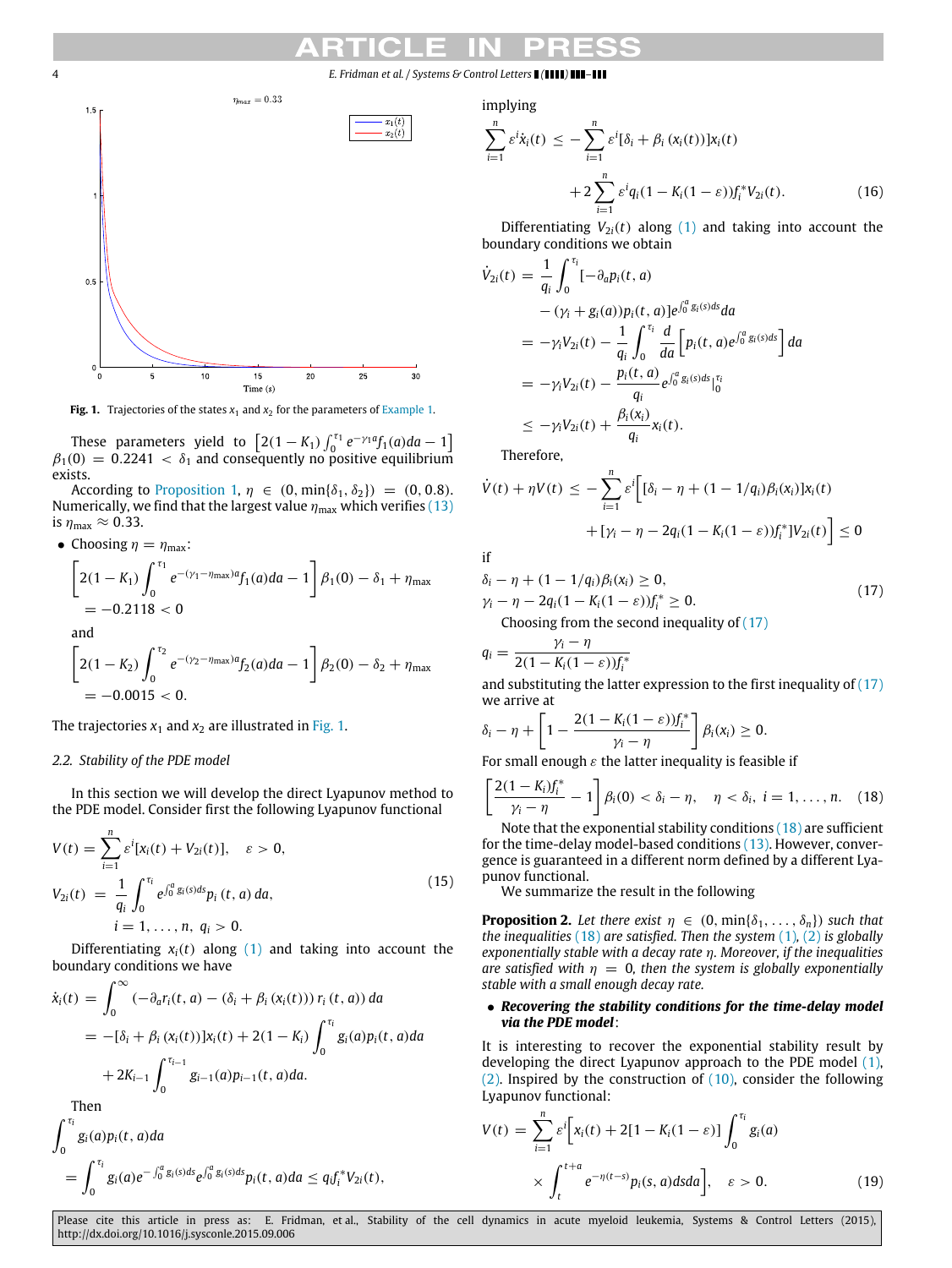Then

$$
\dot{V}(t) = \sum_{i=1}^{n} \varepsilon^{i} \dot{x}_{i}(t) + \sum_{i=1}^{n} 2\varepsilon^{i} [1 - K_{i}(1 - \varepsilon)]
$$
  
 
$$
\times \int_{0}^{\tau_{i}} e^{\eta a} g_{i}(a) p_{i}(t + a, a) da
$$
  
 
$$
- \sum_{i=1}^{n} 2\varepsilon^{i} [1 - K_{i}(1 - \varepsilon)] \int_{0}^{\tau_{i}} g_{i}(a) p_{i}(t, a) da.
$$

Taking into account  $(4)$  and the boundary conditions we have

 $p_i(t + a, a) = p_i(t, 0)e^{-\int_0^a (\gamma_i + g_i(s))ds} = \beta_i(x_i(t))x_i(t)e^{-\int_0^a (\gamma_i + g_i(s))ds}.$ 

Therefore, by the arguments of [Proposition 1](#page-2-7) we arrive at the following

**Proposition 3.** Let there exist  $\eta > 0$  such that the strict inequali*ties* [\(13\)](#page-2-2) *are satisfied. Then the zero solution of the system* [\(1\)](#page-1-4) *is globally exponentially stable with a decay rate* η *in the sense that for all*  $t \geq 0$   $V(t) \leq e^{-\eta t} V(0)$ *, where V* is defined by [\(19\)](#page-3-3). Moreover if *the inequalities* [\(9\)](#page-2-0) *are satisfied, then* [\(1\)](#page-1-4) *is globally exponentially stable with a small enough decay rate (meaning that there exists a small enough*  $\eta_0 > 0$  *such that for all t*  $\geq 0$  *V*(*t*)  $\leq e^{-\eta_0 t}$ *V*(0)).

### <span id="page-4-0"></span>**3. Stability of the model with a fast self-renewal**

Consider two cell subpopulations of immature cells with age  $a \geq 0$  at time  $t \geq 0$ : proliferating cells denoted by  $p(t, a)$ and quiescent cells denoted by  $r_i(t, a)$ . Furthermore, we model here cells which do not go in the standard quiescent phase before self-renewing (the fast dynamics) by  $\tilde{r}_i(t, a)$ . The dynamics of the cell populations are governed by the following system of PDEs:

$$
\partial_{t}p_{i} + \partial_{a}p_{i} = -(\gamma_{i} + g_{i}(a)) p_{i}, \quad 0 < a < \tau_{i}, \n t > 0, i = 1, ..., n, \n\partial_{t}r_{i} + \partial_{a}r_{i} = -(\delta_{i} + \beta_{i}(x(t))) r_{i} \quad a > 0, t > 0, \n\partial_{t}\tilde{r}_{i} + \partial_{a}\tilde{r}_{i} = -\tilde{\beta}_{i}(\tilde{x}(t)) \tilde{r}_{i}, \quad a > 0, t > 0,
$$
\n(20)

where as in the previous section  $\delta_i > 0$  stands for the death rate in the resting phase, the re-introduction function from the resting subpopulation into the proliferative subpopulation is  $\beta_i$ , the death rate in the proliferating phase is  $\gamma_i > 0$ ; the time elapsed in the proliferating phase is  $\tau_i > 0$ ; and the division rate of the proliferating phases is  $g_i(a)$ . Finally, we complete the model by defining

$$
x_i(t) = \int_0^{+\infty} r_i(t, a) da, \qquad \tilde{x}_i(t) = \int_0^{+\infty} \tilde{r}_i(t, a) da
$$

which represent the total populations of resting and fast-self renewing cells at the time *t*, respectively. Boundary conditions associated with [\(20\)](#page-4-1) are given by

$$
p_i(t, 0) = \beta_i (x_i(t)) x_i(t) + \tilde{\beta} (\tilde{x}_i(t)) \tilde{x}_i(t)
$$
  
\n
$$
r_i(t, 0) = L_i \int_0^{\tau_i} g_i(a) p_i(t, a) da
$$
  
\n
$$
+ 2K_{i-1} \int_0^{\tau_{i-1}} g_{i-1}(a) p_{i-1}(t, a) da
$$
\n(21)

$$
\tilde{r}_i(t, 0) = \tilde{L}_i \int_0^{\infty} g_i(a) p_i(t, a) da,
$$
  
\n
$$
L_i := 2\sigma_i(1 - K_i), \qquad \tilde{L}_i := 2(1 - \sigma_i)(1 - K_i), \quad K_0 = 0,
$$

where  $K_i$  and  $\sigma_i$  are probability rates such that  $0 \lt K_i \lt 1$  and  $0 < \sigma_i < 1$  ( $i = 1, \ldots, n$ ). At the end of the proliferating phase, a cell gives birth to two daughter cells. Each daughter cell may have the same maturity as its parents or may differentiate (may be more advanced in the maturation process). The coefficients *K<sup>i</sup>* represent the proportion of cells that differentiate. The constant  $1 - \sigma_i$  represents the probability of fast self-renewal.

The following assumptions complete the mathematical model  $(20)$ ,  $(21)$ ;

• The division rate  $g_i$  is continuous function such that  $\int_0^{\tau_i} g_i(a) da$  $= +\infty$ . • For any fixed  $t > 0$ 

$$
\lim_{a \to +\infty} r_i(t, a) = 0, \qquad \lim_{a \to +\infty} \tilde{r}(t, a) = 0,
$$
  

$$
\lim_{a \to +\infty} \bar{r}(t, a) = 0.
$$

• The re-introduction terms  $\beta_i \geq 0$  and  $\tilde{\beta}_i > 0$  (for  $x_i < \infty$ ) are differentiable and decreasing functions.

Note that in the literature the functions  $\beta_i$  and  $\tilde{\beta}_i$  are usually Hill functions with  $\tilde{\beta}_i(0) \gg \beta_i(0)$ .

<span id="page-4-3"></span>By using the method of characteristics, the following time-delay model for the total population densities of resting cells *x<sup>i</sup>* and of fast self-renewing cells  $\tilde{x}_i$  has been derived in [\[14\]](#page-9-11):

$$
\dot{x}_i(t) = -[\delta_i + \beta_i(x_i(t))]x_i(t) + L_i \int_0^{\tau_i} e^{-\gamma_i a} f_i(a) [\beta_i(x_i(t-a))
$$
  
\n
$$
\times x_i(t-a) + \tilde{\beta}_i(\tilde{x}_i(t-a))\tilde{x}_i(t-a)]da
$$
  
\n
$$
+ 2K_{i-1} \int_0^{\tau_{i-1}} e^{-\gamma_{i-1} a} f_{i-1}(a) [\beta_{i-1}(x_{i-1}(t-a))]
$$
  
\n
$$
\times x_{i-1}(t-a) + \tilde{\beta}_{i-1}(\tilde{x}_{i-1}(t-a))\tilde{x}_{i-1}(t-a)]da,
$$
  
\n
$$
\dot{\tilde{x}}_i(t) = -\tilde{\beta}_i(\tilde{x}_i(t))\tilde{x}_i(t) + \tilde{L}_i \int_0^{\tau_i} e^{-\gamma_i a} f_i(a) [\beta_i(x_i(t-a))]
$$
\n(22)

$$
\times x_i(t-a) + \tilde{\beta}_i(\tilde{x}_i(t-a))\tilde{x}_i(t-a)]da,
$$
  
\n
$$
t > 0, \quad i = 1, ..., n,
$$

<span id="page-4-1"></span>where  $f_i(a) = g_i(a)e^{-\int_0^a g_i(s)ds}$  is a density function with  $\int_0^{\tau_i} f_i(a) da = 1.$ 

By arguments of Section [2](#page-1-0) it can be shown that  $(22)$  is a positive system (having nonnegative solutions provided initial functions are nonnegative). Note that only nonnegative solutions of  $(22)$  have a physical (biological) meaning. As in the previous section, this property will be exploited to find suitable Lyapunov functionals.

<span id="page-4-4"></span>The linearized around the zero time-delay model has the following form

$$
\dot{x}_i(t) = -(\delta_i + \beta_i(0))x_i(t) + L_i \int_0^{\tau_i} e^{-\gamma_i a} f_i(a)[\beta_i(0) \times x_i(t-a) + \tilde{\beta}_i(0)\tilde{x}_i(t-a)]da \n+ 2K_{i-1} \int_0^{\tau_{i-1}} e^{-\gamma_{i-1} a} f_{i-1}(a)[\beta_{i-1}(0)x_{i-1}(t-a) \n+ \tilde{\beta}_{i-1}(0)\tilde{x}_{i-1}(t-a)]da, \n\dot{\tilde{x}}_i(t) = -\tilde{\beta}_i(0)\tilde{x}_i(t) + \tilde{L}_i \int_0^{\tau_i} e^{-\gamma_i a} f_i(a)[\beta_i(0)x_i(t-a) \n+ \tilde{\beta}_i(0)\tilde{x}_i(t-a)]da \n t > 0, \quad i = 1, ..., n.
$$
\n(23)

<span id="page-4-2"></span>This is a positive linear system that can be presented as  $(7)$ , where  $x = col\{x_1, \tilde{x}_1, \ldots, x_n, \tilde{x}_n\}$ . Due to "block-triangular" structure of [\(23\),](#page-4-4) the condition (ii) of [Lemma 1](#page-1-6) for this system is equivalent to the fact that the matrices

<span id="page-4-5"></span>
$$
H_i^0 = \begin{bmatrix} -\delta_i - \beta_i(0) \left[ 1 - L_i \int_0^{\tau_i} e^{-\gamma_i a} f_i(a) da \right] & \tilde{\beta}_i(0) L_i \int_0^{\tau_i} e^{-\gamma_i a} f_i(a) da \\ \beta_i(0) \tilde{L}_i \int_0^{\tau_i} e^{-\gamma_i a} f_i(a) da & -\tilde{\beta}_i(0) \left[ 1 - \tilde{L}_i \int_0^{\tau_i} e^{-\gamma_i a} f_i(a) da \right] \end{bmatrix},
$$
  
\n $i = 1, ..., n.$  (24)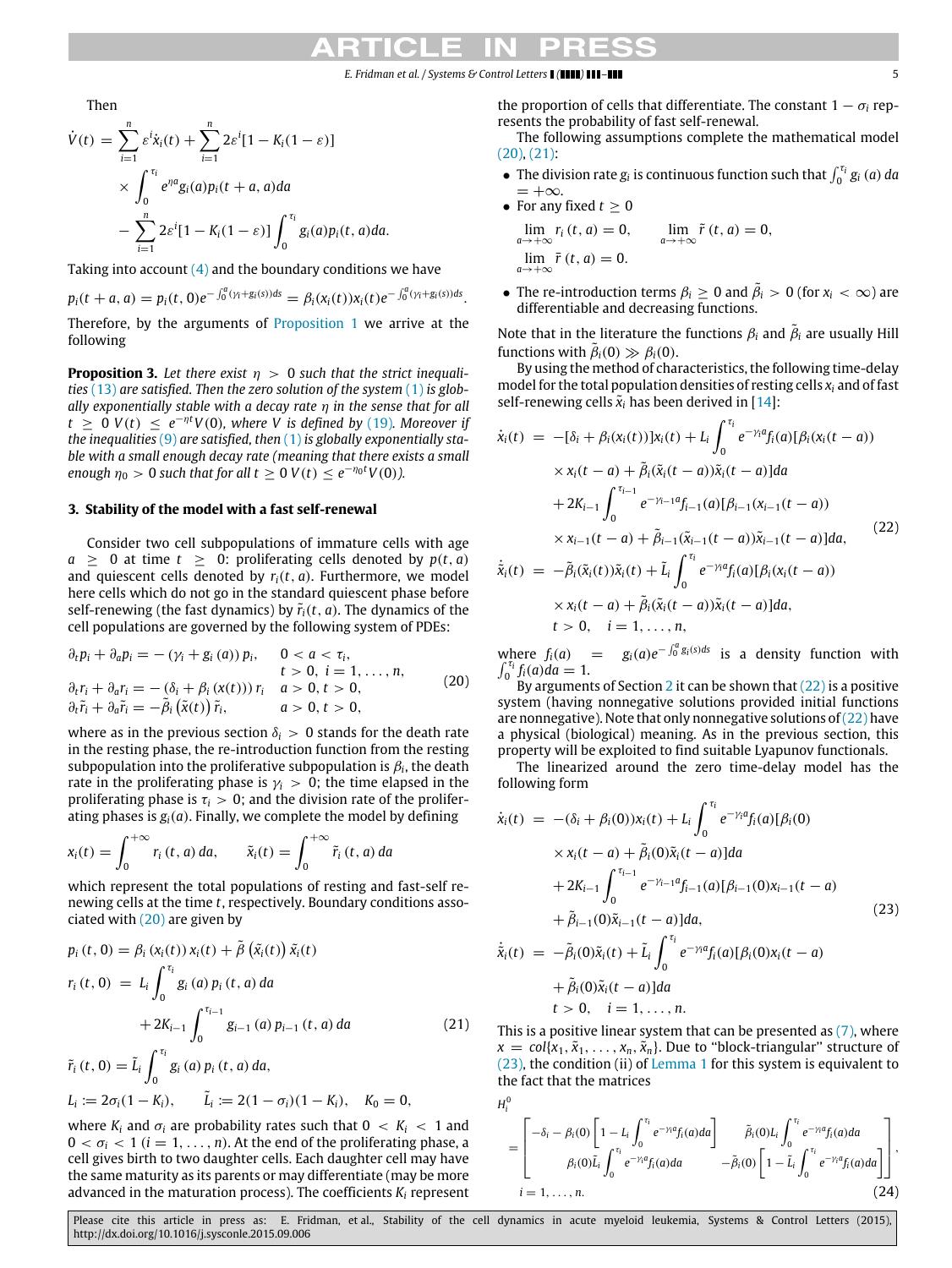are Hurwitz. Since  $H_i^0$  is Metzler, this matrix is Hurwitz if and only if there exists a vector  $0 < \lambda_i \in \mathbb{R}^2$  such that  $\lambda_i^T H_i^0 < 0$ . Clearly  $\lambda_i$ can be chosen as  $\lambda_i = col\{1, \lambda_i^1\}$  with a positive scalar  $\lambda_i^1$  leading to the following inequalities (since  $\tilde{\beta}_i(0) > 0$ ):

$$
\left[ (L_i + \lambda_i^1 \tilde{L}_i) \int_0^{\tau_i} e^{-\gamma_i a} f_i(a) da - 1 \right] \beta_i(0) < \delta_i,
$$
\n
$$
(L_i + \lambda_i^1 \tilde{L}_i) \int_0^{\tau_i} e^{-\gamma_i a} f_i(a) da - \lambda_i^1 < 0, \quad i = 1, \dots, n.
$$
\n
$$
(25)
$$

Summarizing, we formulate the stability conditions for [\(23\)](#page-4-4) in the following

**Lemma 2.** *The linear system* [\(23\)](#page-4-4) *is exponentially stable if and only if there exist scalars*  $\lambda_i^1 > 0$ ,  $i = 1, ..., n$  that satisfy the  $i$ nequalities [\(25\)](#page-5-0), or, equivalently, if the Metzler matrices  $H_i^0$  are *Hurwitz.*

**Remark 2.** Note that if the inequalities [\(25\)](#page-5-0) are satisfied with  $\lambda_i^1 =$ 1, then the resulting inequalities [\(25\)](#page-5-0) are equivalent to

$$
2(1 - K_i) \int_0^{\tau_i} e^{-\gamma_i a} f_i(a) da < 1, \quad i = 1, \dots, n. \tag{26}
$$

It was shown in  $[14]$  that the nonlinear time-delay model has a non-zero (positive) equilibrium point if

$$
1 < 2(1 - K_i) \int_0^{\tau_i} e^{-\gamma_i a} f_i(a) da < \frac{1}{1 - \sigma_i}, \quad i = 1, ..., n \qquad (27)
$$

and

$$
\beta_1(0) > \delta_1 \frac{1 - 2(1 - \sigma_1)(1 - K_1) \int_0^{\tau_1} e^{-\gamma_1 a} f_1(a) da}{2(1 - K_1) \int_0^{\tau_1} e^{-\gamma_1 a} f_1(a) da - 1}.
$$

Summarizing, the inequalities [\(25\)](#page-5-0) are necessary and sufficient conditions for the *local* exponential stability of [\(22\)](#page-4-3) (see e.g. Proposition 3.17 in  $[13]$ ). Note that in the case of equality in  $(25)$  there may be local asymptotic stability of the nonlinear system [\(22\).](#page-4-3)

# *3.1. Global asymptotic/regional exponential stability of the nonlinear time-delay model*

Our next objective is to show that inequalities  $(25)$  are sufficient for the global asymptotic stability of the zero solution of [\(22\).](#page-4-3) We will also derive regional exponential stability conditions (for positive solutions starting from a bounded region). An extension of the Lyapunov functional construction  $(10)$  to a more general system  $(22)$  (that takes into account conditions  $(25)$ ) has a form

$$
V(x_t, \tilde{x}_t) = \sum_{i=1}^n \varepsilon^i [x_i(t) + \lambda_i^1 \tilde{x}_i(t) + (L_i + 2\varepsilon K_i + \lambda_i^1 \tilde{L}_i)(V_{2i}(x_t) + V_{3i}(\tilde{x}_t))],
$$
  
\n
$$
\varepsilon > 0, \lambda_i^1 > 0,
$$
  
\n
$$
V_{2i}(x_t) = \int_0^{\tau_i} \int_{t-a}^t e^{-\eta(t-a-s) - \gamma_i a} f_i(a) \beta_i(x_i(s)) x_i(s) ds da,
$$
  
\n
$$
V_{3i}(\tilde{x}_t) = \int_0^{\tau_i} \int_{t-a}^t e^{-\eta(t-a-s) - \gamma_i a} f_i(a) \tilde{\beta}_i(\tilde{x}_i(s)) \tilde{x}_i(s) ds da,
$$
  
\n
$$
i = 1, ..., n.
$$
 (28)

We have along [\(22\)](#page-4-3)

$$
\sum_{i=1}^n \varepsilon^i \dot{x}_i(t) = \sum_{i=1}^n \varepsilon^i \Big[ -(\delta_i + \beta_i(x_i(t))) x_i(t)
$$

<span id="page-5-0"></span>+ 
$$
L_i \int_0^{\tau_i} e^{-\gamma_i a} f_i(a) [\beta_i(x_i(t-a))x_i(t-a)
$$
  
\n+  $\tilde{\beta}_i(\tilde{x}_i(t-a))\tilde{x}_i(t-a)]da + 2K_{i-1}$   
\n $\times \int_0^{\tau_{i-1}} e^{-\gamma_{i-1} a} f_{i-1}(a) [\beta_{i-1}(x_{i-1}(t-a))x_{i-1}(t-a)]da$   
\n+  $\tilde{\beta}_{i-1}(\tilde{x}_{i-1}(t-a))\tilde{x}_{i-1}(t-a)]da$   
\n $\leq \sum_{i=1}^n \varepsilon^i [-(\delta_i + \beta_i(x_i(t)))x_i(t)$   
\n+  $[L_i + 2\varepsilon K_i] \int_0^{\tau_i} e^{-\gamma_i a} f_i(a) [\beta_i(x_i(t-a))x_i(t-a)$   
\n+  $\tilde{\beta}_i(\tilde{x}_i(t-a))\tilde{x}_i(t-a)]da$ 

and

$$
\sum_{i=1}^{n} \varepsilon^{i} \lambda_{i}^{1} \dot{\tilde{x}}_{i}(t) = \sum_{i=1}^{n} \varepsilon^{i} \lambda_{i}^{1} \left[ -\tilde{\beta}_{i}(\tilde{x}_{i}(t)) \tilde{x}_{i}(t) + \tilde{L}_{i} \int_{0}^{\tau_{i}} e^{-\gamma t a} f_{i}(a) [\beta_{i}(x_{i}(t-a)) x_{i}(t-a) + \tilde{\beta}_{i}(\tilde{x}_{i}(t-a)) \tilde{x}_{i}(t-a)] da \right].
$$

Then differentiating *V* defined in [\(28\)](#page-5-1) along [\(22\)](#page-4-3) and taking into account that

$$
\dot{V}_{2i}(x_{t}) + \eta V_{2i}(x_{t}) = \int_{0}^{\tau_{i}} e^{-(\gamma_{i}-\eta) a} f_{i}(a) da \beta_{i}(x_{i}(t)) x_{i}(t) \n- \int_{0}^{\tau_{i}} e^{-\gamma_{i} a} f_{i}(a) \beta_{i}(x_{i}(t-a)) x_{i}(t-a) da, \n\dot{V}_{3i}(x_{t}) + \eta V_{3i}(x_{t}) = \int_{0}^{\tau_{i}} e^{-(\gamma_{i}-\eta) a} f_{i}(a) da \tilde{\beta}_{i}(\tilde{x}_{i}(t)) \tilde{x}_{i}(t) \n- \int_{0}^{\tau_{i}} [e^{-\gamma_{i} a} \tilde{\beta}_{i}(\tilde{x}_{i}(t-a)) \tilde{x}_{i}(t-a)] da
$$

we obtain

$$
\dot{V}(x_t, \tilde{x}_t) + \eta V(x_t, \tilde{x}_t)
$$
\n
$$
\leq \sum_{i=1}^n \varepsilon^i \left[ \eta + \left[ [L_i + 2\varepsilon K_i + \lambda_i^1 \tilde{L}_i] \right] \times \int_0^{\tau_i} e^{-(\gamma_i - \eta)a} f_i(a) da - 1 \right] \beta_i(x_i(t)) - \delta_i \left[ x_i(t) \right]
$$
\n
$$
+ \sum_{i=1}^n \varepsilon^i \left[ \lambda_i^1 \eta + \left[ [L_i + 2\varepsilon K_i + \lambda_i^1 \tilde{L}_i] \right] \times \int_0^{\tau_i} e^{-(\gamma_i - \eta)a} f_i(a) da - \lambda_i^1 \right] \tilde{\beta}_i(\tilde{x}_i(t)) \left[ \tilde{x}_i(t) \right] - \tilde{x}_i(t).
$$
\n(29)

<span id="page-5-3"></span><span id="page-5-1"></span>We start with the boundedness of the solutions of  $(22)$  (nonasymptotic stability):

<span id="page-5-4"></span>**Lemma 3.** Let there exist  $\lambda_1^1 > 0, \ldots, \lambda_n^1 > 0$  such that the *inequalities* [\(25\)](#page-5-0) *hold. Then there exists a small enough* ε > 0 *such that*

<span id="page-5-2"></span>
$$
\left[ (L_i + 2\varepsilon K_i + \lambda_i^1 \tilde{L}_i) \int_0^{\tau_i} e^{-\gamma_i a} f_i(a) da - 1 \right] \beta_i(0) \le \delta_i,
$$
  

$$
(L_i + 2\varepsilon K_i + \lambda_i^1 \tilde{L}_i) \int_0^{\tau_i} e^{-\gamma_i a} f_i(a) da \le \lambda_i^1, \quad i = 1, ..., n.
$$
 (30)

*Moreover, given*  $\varepsilon \in (0, 1)$  *that satisfies* [\(30\)](#page-5-2)*, the following bound holds for solutions of* [\(22\)](#page-4-3) *starting from the initial functions*  $\phi \in$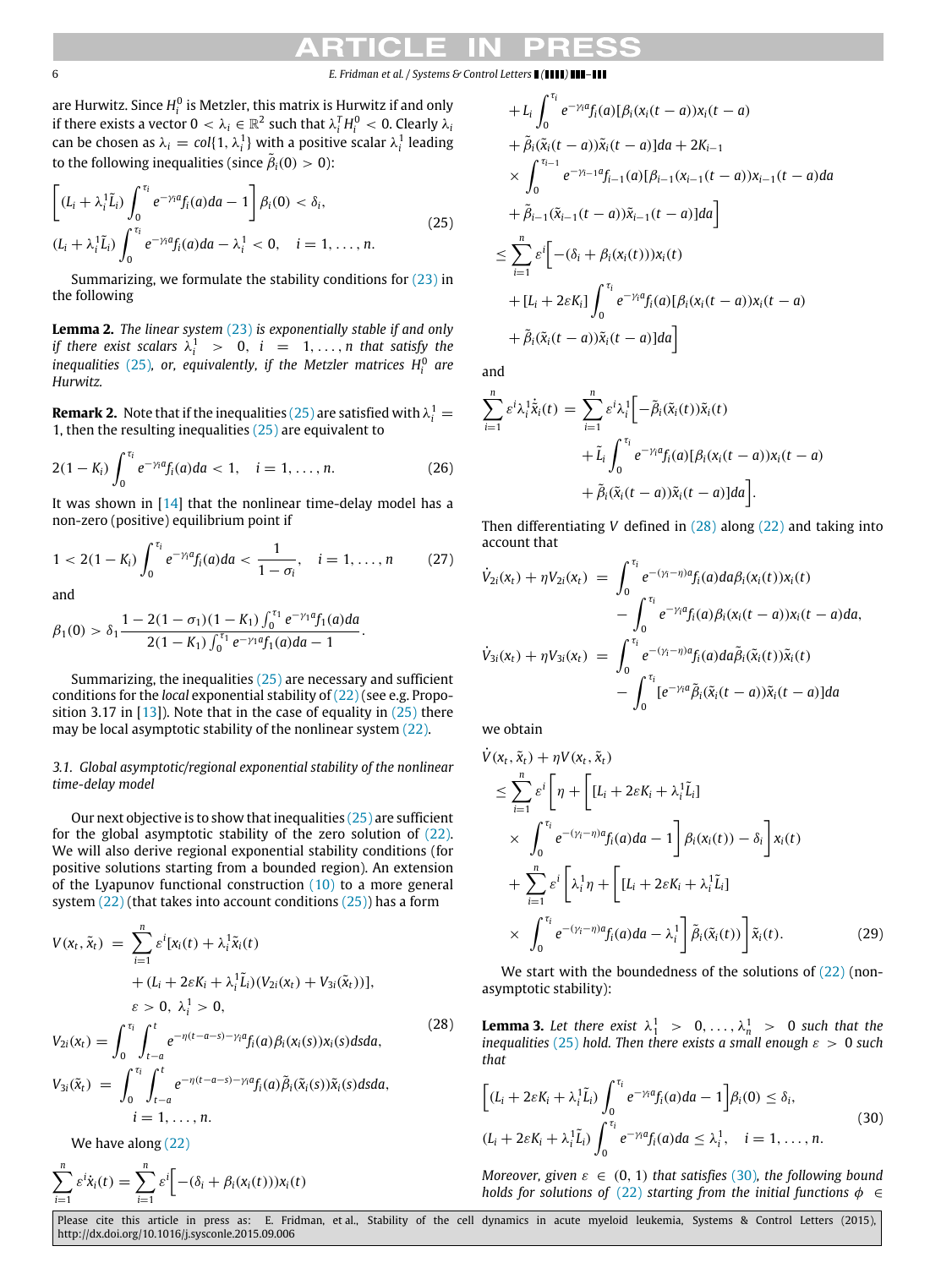$$
C_{\tau+}^{n}, \tilde{\phi} \in C_{\tau+}^{n}:
$$
\n
$$
\sum_{i=1}^{n} [x_{i}(t) + \tilde{x}_{i}(t)] \leq K \{ ||\phi||_{C} + ||\tilde{\phi}||_{C} \} \quad \text{for all } t \geq 0,
$$
\n
$$
K = \frac{\max\{1, \lambda_{1}^{1}, \dots, \lambda_{n}^{1}\} + \max_{i=1,\dots,n} \{\tau_{i}\lambda_{i}^{1}\beta_{i}(0), \tau_{i}\lambda_{i}^{1}\tilde{\beta}_{i}(0)\}}{\varepsilon^{n-1} \min\{1, \lambda_{1}^{1}, \dots, \lambda_{n}^{1}\}}.
$$
\n
$$
(31)
$$

**Proof.** The implication  $(25) \Rightarrow (30)$  $(25) \Rightarrow (30)$  $(25) \Rightarrow (30)$  that holds for small enough  $\varepsilon > 0$  is straightforward.

Under [\(30\),](#page-5-2) it follows from [\(29\)](#page-5-3) that  $\dot{V}(x_t, \tilde{x}_t)_{|\eta=0} \leq 0$ , implying

$$
\sum_{i=1}^n \varepsilon^i [x_i(t) + \lambda_i^1 \tilde{x}_i(t)] \le V(x_t, \tilde{x}_t)_{|\eta=0} \le V(\phi, \tilde{\phi})_{|\eta=0}.
$$
 (32)

Note that  $\beta_i$  and  $\tilde{\beta}_i$  are monotonically decreasing. Then

$$
V_{2i}(\phi)_{|\eta=0} = \int_0^{\tau_i} \int_{-a}^0 e^{-\gamma_i a} f_i(a) \beta_i(x_i(s)) x_i(s) dsda
$$
  
\n
$$
\leq \tau_i \beta_i(0) \cdot \max_{s \in [-\tau_i, 0]} |\phi_i(s)| \cdot \int_0^{\tau_i} e^{-\gamma_i a} f_i(a) da,
$$
  
\n
$$
V_{3i}(\tilde{\phi})_{|\eta=0} = \int_0^{\tau_i} \int_{-a}^0 e^{-\gamma_i a} f_i(a) \tilde{\beta}_i(\tilde{x}_i(s)) \tilde{x}_i(s) dsda
$$
  
\n
$$
\leq \tau_i \tilde{\beta}_i(0) \cdot \max_{s \in [-\tau_i, 0]} |\tilde{\phi}_i(s)| \cdot \int_0^{\tau_i} e^{-\gamma_i a} f_i(a) da.
$$

Therefore, taking into account the second inequality  $(30)$ , we arrive at

$$
\varepsilon^{n} \min\{1, \lambda_{1}^{1}, \ldots, \lambda_{n}^{1}\} \cdot \sum_{i=1}^{n} [x_{i}(t) + \tilde{x}_{i}(t)]
$$
\n
$$
\leq V(\phi, \tilde{\phi})_{|\eta=0} \leq \epsilon \Big[\max\{1, \lambda_{1}^{1}, \ldots, \lambda_{n}^{1}\}\Big]
$$
\n
$$
+ \max_{i=1,\ldots,n} \{\tau_{i}\lambda_{i}^{1}\beta_{i}(0), \tau_{i}\lambda_{i}^{1}\tilde{\beta}_{i}(0)\}\Big] \Big[\|\phi\|_{C} + \|\tilde{\phi}\|_{C}\Big]
$$

that yields  $(31)$ .  $\Box$ 

Given  $\tilde{x}^* \in \mathbb{R}_+^n$ , denote by

 $\mathcal{A}(\tilde{x}^*) = \{ \phi \in C_{\tau+}^n, \tilde{\phi} \in C_{\tau+}^n : \tilde{x}(t, \phi, \tilde{\phi}) \leq \tilde{x}^* \ \forall t \geq 0 \},\$ 

where  $\tilde{x}(t, \phi, \tilde{\phi})$  satisfies [\(22\)](#page-4-3) with the initial conditions  $x_0$  =  $\phi$ ,  $\tilde{x}_0 = \tilde{\phi}$ .

We are in a position to state our main result on the global asymptotic stability and on regional exponential stability of the zero solution of [\(22\):](#page-4-3)

<span id="page-6-4"></span>**Theorem 1.** (i) Let there exist  $\eta \in (0, \min\{\delta_1, \ldots, \delta_n\})$ ,  $\lambda_1^1$  $0, \ldots, \lambda_n^1 > 0$  and  $\tilde{x}_1^* > 0, \ldots, \tilde{x}_n^* > 0$  such that the following *inequalities are satisfied:*

$$
\begin{aligned}\n\left[ (L_i + \lambda_i^1 \tilde{L}_i) \int_0^{\tau_i} e^{-(\gamma_i - \eta) a} f_i(a) da - 1 \right] \beta_i(0) < \delta_i - \eta, \\
\left[ (L_i + \lambda_i^1 \tilde{L}_i) \int_0^{\tau_i} e^{-(\gamma_i - \eta) a} f_i(a) da - \lambda_i^1 \right] \tilde{\beta}_i(\tilde{x}_i^*) \\
&< -\lambda_i^1 \eta, \quad i = 1, \dots, n,\n\end{aligned} \tag{33}
$$

*or, equivalently, let the Metzler matrices*

*Hi*

$$
= \begin{bmatrix} -\delta_i - \beta_i(0)[1-L_i \int_0^{\tau_i} e^{-(\gamma_i - \eta)a} f_i(a) da] & \tilde{\beta}_i(0)L_i \int_0^{\tau_i} e^{-(\gamma_i - \eta)a} f_i(a) da \\ \beta_i(0)\tilde{L}_i \int_0^{\tau_i} e^{-(\gamma_i - \eta)a} f_i(a) da & -\tilde{\beta}_i(\tilde{x}_i^*) \left[ 1 - \tilde{L}_i \int_0^{\tau_i} e^{-(\gamma_i - \eta)a} f_i(a) da \right] \\ + \text{diag}\{\eta, \eta\}, \quad i = 1, ..., n \end{bmatrix}
$$
(34)

*be Hurwitz. Then the zero solution of the system* [\(22\)](#page-4-3) *is regionally exponentially stable with a decay rate* η *for all initial conditions*  $(\phi, \tilde{\phi}) \in \mathcal{A}(\tilde{x}^*)$ .

<span id="page-6-0"></span>*Moreover, if the above conditions hold with*  $\tilde{x}_1^* = \cdots = \tilde{x}_n^* = 0$ , *then the zero solution of the system* [\(22\)](#page-4-3) *is exponentially stable with a decay rate*  $\eta$  *for all small enough initial functions*  $\phi \in C_{\tau+}^n$ ,  $\tilde{\phi} \in C_{\tau+}^n$ *(i.e. the system is locally exponentially stable with a decay rate* η*).*

(ii) Let there exist  $\lambda_1^1 > 0, \ldots, \lambda_n^1 > 0$  such that the *inequalities* [\(25\)](#page-5-0) *are satisfied, or, equivalently, let the Metzler matrices*  $H_1^0, \ldots, H_n^0$  given by [\(24\)](#page-4-5) be Hurwitz. Then the zero solution of [\(22\)](#page-4-3) is *globally asymptotically stable.*

**Proof.** (i) For each  $i = 1, \ldots, n$  we have either

$$
[L_i+2\varepsilon K_i+\lambda_i^1\tilde{L}_i]\int_0^{\tau_i}e^{-(\gamma_i-\eta)a}f_i(a)da<1
$$

or, due to  $0 \leq \beta_i(x_i) \leq \beta_i(0)$ ,

$$
\begin{aligned}\n\left[ [L_i + 2\varepsilon K_i + \lambda_i^1 \tilde{L}_i] \int_0^{\tau_i} e^{-(\gamma_i - \eta)a} f_i(a) da - 1 \right] \beta_i(x_i(t)) \\
&\leq \left[ [L_i + 2\varepsilon K_i + \lambda_i^1 \tilde{L}_i] \int_0^{\tau_i} e^{-(\gamma_i - \eta)a} f_i(a) da - 1 \right] \beta_i(0).\n\end{aligned}
$$

Then, under the first inequality [\(33\),](#page-6-1) for small enough  $\varepsilon$  Eq. [\(29\)](#page-5-3) implies

$$
\eta + \left[ [L_i + 2\varepsilon K_i + \lambda_i^1 \tilde{L}_i] \int_0^{\tau_i} e^{-(\gamma_i - \eta)a} f_i(a) da - 1 \right] \times \beta_i(x_i(t)) - \delta_i < 0. \tag{35}
$$

<span id="page-6-2"></span>Under the second inequality  $(33)$  we have for small enough  $\varepsilon > 0$ 

$$
[L_i+2\varepsilon K_i+\lambda_i^{\dagger}\tilde{L}_i]\int_0^{\tau_i}e^{-(\gamma_i-\eta)a}f_i(a)da-\lambda_i^{\dagger}<0.
$$

Then due to

$$
\tilde{x}_i \leq \tilde{x}_i^* \Rightarrow \tilde{\beta}_i(\tilde{x}_i^*) \leq \tilde{\beta}_i(\tilde{x}_i)
$$

we obtain under the second inequality [\(33\)](#page-6-1)

<span id="page-6-3"></span>
$$
\lambda_i^1 \eta + \left[ [L_i + 2\varepsilon K_i + \lambda_i^1 \tilde{L}_i] \int_0^{\tau_i} e^{-(\gamma_i - \eta)a} f_i(a) da - \lambda_i^1 \right] \times \tilde{\beta}_i(\tilde{x}_i(t)) < 0.
$$
\n(36)

Therefore, the inequalities  $(29)$ ,  $(35)$  and  $(36)$  imply  $(11)$ .

(ii) If the inequalities [\(25\)](#page-5-0) are satisfied, then for all  $\tilde{x}^* \in \mathbb{R}_+^n$ there exists  $\eta = \eta(\tilde{x}^*)$  such that [\(33\)](#page-6-1) holds. The latter guarantees due to (i) that for all  $\{\phi, \tilde{\phi}\} \in \mathcal{A}(\tilde{x}^*)$  the corresponding solutions *x*(*t*) and  $\tilde{x}(t)$  of [\(22\)](#page-4-3) approach zero as  $t \to \infty$ . For  $\tilde{x}_i^* \to \infty$  (*i* =  $1, \ldots, n$ ) by employing [Lemma 3](#page-5-4) we have  $\|\phi\|_{C} + \|\tilde{\phi}\|_{C} \rightarrow \infty$  (cf. the inequality [\(31\)\)](#page-6-0) meaning that  $A(\tilde{x}^*) = {C_{\tau+}^n, C_{\tau+}^n}$ . Therefore, the zero solution of  $(22)$  is globally asymptotically stable.  $\square$ 

<span id="page-6-5"></span><span id="page-6-1"></span>**Example 2.** Choosing  $f_i(a) = \frac{m_i}{e^{m_i \tau_i} - 1} e^{m_i a}$ , with  $m_i > 0$  for all  $i \in [1, n]$ , the following parameters satisfy  $(25)$ .

For  $i = 1$ :  $\delta_1 = 2$ ,  $\sigma_1 = 0.8$ ,  $K_1 = 0.02$ ,  $L_1 = 2\sigma_1(1 - K_1)$ 1.5680,  $\tilde{L}_1 = 2(1 - \sigma_1)(1 - K_1) = 0.3920$ ,  $m_1 = 1$ ,  $\tau_1 = 0.9$ ,  $\gamma_1 = 0.18$ ,  $\beta_1(x_1) = \frac{1}{1+x_1^2}$  and  $\tilde{\beta}_1(\tilde{x}_1) = \frac{10}{1+1.2\tilde{x}_1^3}$ For  $i = 2$ :  $\delta_2 = 4.2$ ,  $\sigma_2 = 0.5$ ,  $K_2 = 0.05$ ,  $\dot{L}_2 = 2\sigma_2(1 - K_2) =$  $0.95, \tilde{L}_2 = 2(1 - \sigma_2)(1 - K_2) = 0.95, m_2 = 1, \tau_2 = 1, \gamma_2 = 0.3,$  $\beta_2(x_2) = \frac{0.7}{1+x_2^2}$  and  $\tilde{\beta}_2(\tilde{x}_2) = \frac{10}{1+\tilde{x}_2^2}$ .

• Choosing 
$$
\lambda_1^1 = 3
$$
:  
\n
$$
\left[ (L_1 + \lambda_1^1 \tilde{L}_1) \int_0^{\tau_1} e^{-\gamma_1 a} f_1(a) da - 1 \right] \beta_1(0) = 1.5030 < 2 = \delta_1
$$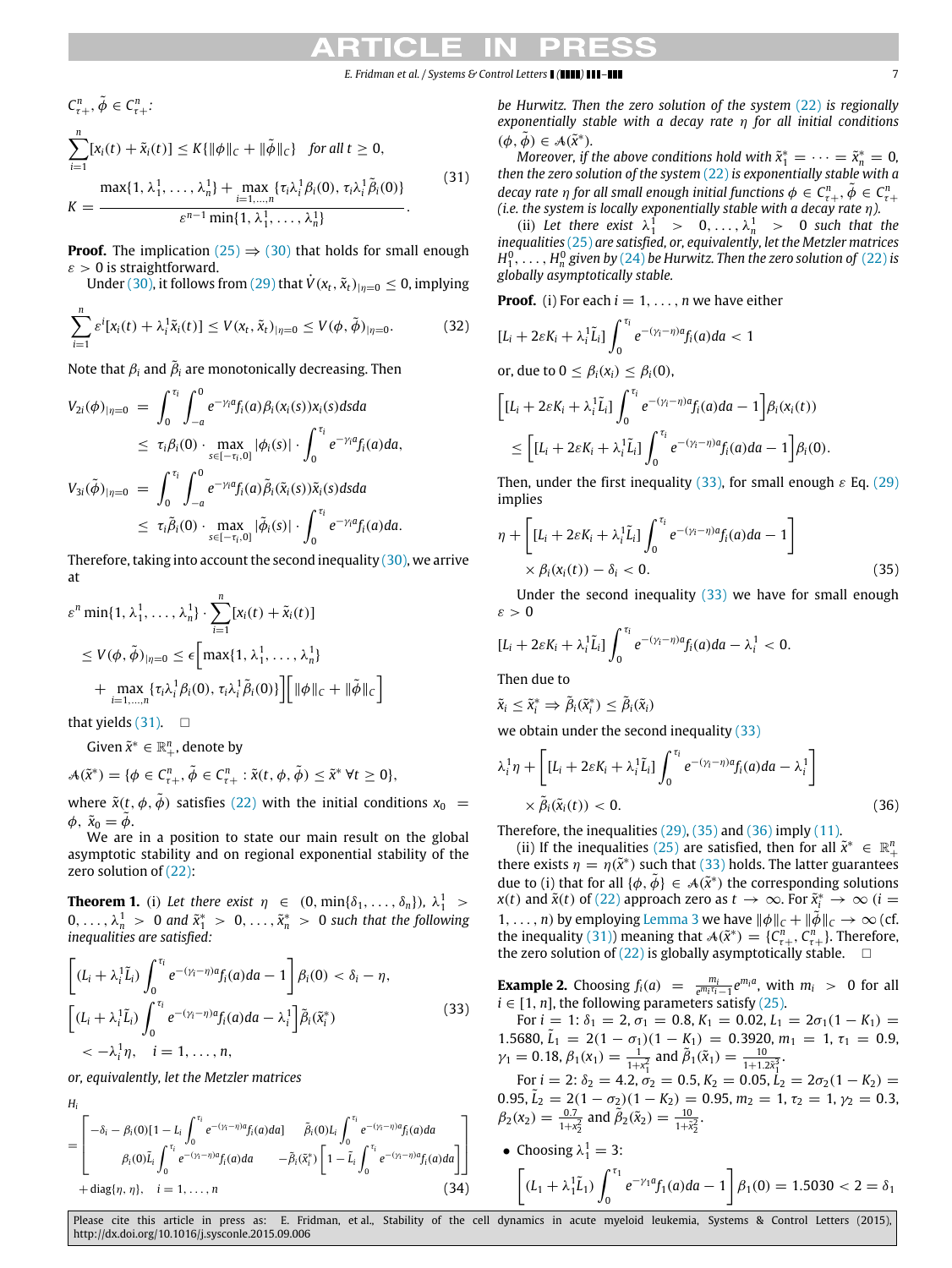and  
\n
$$
(L_1 + \lambda_1^1 \tilde{L}_1) \int_0^{\tau_1} e^{-\gamma_1 a} f_1(a) da - \lambda_1^1 = -0.4970 < 0.
$$
\n• Choosing  $\lambda_2^1 = 5$ :  
\n
$$
\left[ (L_2 + \lambda_2^1 \tilde{L}_2) \int_0^{\tau_2} e^{-\gamma_2 a} f_2(a) da - 1 \right] \beta_2(0)
$$
\n
$$
= 2.6629 < 4.2 = \delta_2
$$
\nand\n
$$
\int_0^{\tau_2} e^{-\gamma_2 a} f_2(a) da
$$

$$
(L_2 + \lambda_2^1 \tilde{L}_2) \int_0^{\tau_2} e^{-\gamma_2 a} f_2(a) da - \lambda_2^1 = -0.1959 < 0.
$$

• We can also verify that the positive steady state does not exist:

.

$$
\beta_1(0) = 0.7 < 1.6309
$$
\n
$$
= \delta_1 \frac{1 - 2(1 - \sigma_1)(1 - K_1) \int_0^{\tau_1} e^{-\gamma_1 a} f_1(a) da}{2(1 - K_1) \int_0^{\tau_1} e^{-\gamma_1 a} f_1(a) da}
$$

According to (ii) of [Theorem 1,](#page-6-4) the origin of the nonlinear system [\(22\)](#page-4-3) is globally asymptotically stable (see [Fig. 2](#page-8-1) with trajectories of the system).

<span id="page-7-4"></span>**Example 3.** Choosing the same functions *f<sup>i</sup>* 's as in the previous examples, we observe that the following parameters satisfy  $(33)$ with  $\hat{\tilde{x}}^* = \text{col}\{3, 3\}.$ 

For  $i = 1$ :  $\delta_1 = 1.5$ ,  $\sigma_1 = 0.8$ ,  $K_1 = 0.02$ ,  $L_1 = 2\sigma_1(1 - K_1)$ 1.5680,  $\tilde{L}_1 = 2(1 - \sigma_1)(1 - K_1) = 0.3920$ ,  $m_1 = 1$ ,  $\tau_1 = 0.8$ ,  $\gamma_1 = 0.2, \beta_1(x_1) = \frac{0.5^3}{1 + x_1^3}$  and  $\tilde{\beta}_1(\tilde{x}_1) = \frac{10}{1 + 2\tilde{x}_1^2}$ .

For  $i = 2$ :  $\delta_2 = 2$ ,  $\sigma_2 = 0.7$ ,  $K_2 = 0.02$ ,  $L_2 = 2\sigma_2(1 - K_2)$ 1.3720,  $\tilde{L}_2 = 2(1 - \sigma_2)(1 - K_2) = 0.5880$ ,  $m_2 = 1$ ,  $\tau_2 = 0.8$ ,  $\gamma_2 = 0.3, \beta_2(x_2) = \frac{0.5}{1 + x_2^3}$  and  $\tilde{\beta}_2(\tilde{x}_2) = \frac{10}{1 + \tilde{x}_2^2}$ .

• Choosing  $\lambda_1^1 = \lambda_2^1 = 3$ , we verify that the conditions [\(33\)](#page-6-1) are satisfied for  $\eta = 0.05$ :

$$
\begin{aligned}\n\left[ (L_1 + \lambda_1^1 \tilde{L}_1) \int_0^{\tau_1} e^{-(\gamma_1 - \eta)a} f_1(a) da - 1 \right] \beta_1(0) \\
&= 0.7827 < 1.45 = \delta_1 - \eta \\
\left[ (L_1 + \lambda_1^1 \tilde{L}_1) \int_0^{\tau_1} e^{-(\gamma_1 - \eta)a} f_1(a) da - \lambda_1^1 \right] \tilde{\beta}_1(\tilde{x}_1^*) \\
&= -0.2288 < -0.15 = -\lambda_1^1 \eta \\
\left[ (L_2 + \lambda_2^1 \tilde{L}_2) \int_0^{\tau_2} e^{-(\gamma_2 - \eta)a} f_2(a) da - 1 \right] \beta_2(0) \\
&= 0.9025 < 1.95 = \delta_2 - \eta \\
\left[ (L_2 + \lambda_2^1 \tilde{L}_2) \int_0^{\tau_2} e^{-(\gamma_2 - \eta)a} f_2(a) da - \lambda_2^1 \right] \tilde{\beta}_2(\tilde{x}_2^*) \\
&= -0.1951 < -0.15 = -\lambda_2^1 \eta.\n\end{aligned}
$$

According to (i) of [Theorem 1](#page-6-4) the origin of the system [\(22\)](#page-4-3) is regionally exponentially stable with a decay rate  $\eta$  for all initial conditions  $\{\phi, \tilde{\phi}\} \in \mathcal{A}(\tilde{x}^*)$ . [Fig. 3](#page-8-2) illustrates this example with the previous parameters and  $\dot{\phi}_1$  = 2 × 10<sup>-3</sup>, (i.e.,  $\dot{\phi}_1$ (s) =  $2 \times 10^{-3}$ ,  $\forall s \in [-\tau_1, 0]$ ),  $\tilde{\phi}_1 = 4 \times 10^{-3}$ ,  $\phi_2 = 10^{-3}$  and  $\tilde{\phi_2} = 3 \times 10^{-3}$ . One can readily check from [Lemma 3](#page-5-4) that for these initial conditions we have  $\{\phi, \tilde{\phi}\} \in \mathcal{A}(\tilde{x}^*)$ ; Indeed, observe that for  $\epsilon = 0.1$  the inequalities [\(30\)](#page-5-2) are satisfied

$$
\[ (L_1 + 2\epsilon K_1 + \lambda_1^1 \tilde{L}_1) \int_0^{\tau_1} e^{-\gamma_1 a} f_1(a) da - 1 \] \beta_1(0)
$$
  
= 0.7563 < 1.5 =  $\delta_1$ 

$$
(L_1 + 2\epsilon K_1 + \lambda_1^1 \tilde{L}_1) \int_0^{\tau_1} e^{-\gamma_1 a} f_1(a) da = 2.5127 < 3 = \lambda_1^1
$$
  
\n
$$
\left[ (L_2 + 2\epsilon K_2 + \lambda_2^1 \tilde{L}_2) \int_0^{\tau_2} e^{-\gamma_2 a} f_2(a) da - 1 \right] \beta_2(0)
$$
  
\n= 0.8738 < 2 = \delta\_2  
\n
$$
(L_2 + 2\epsilon K_2 + \lambda_2^1 \tilde{L}_2) \int_0^{\tau_2} e^{-\gamma_2 a} f_2(a) da = 2.7476 < 3 = \lambda_2^1.
$$
  
\nMoreover,

$$
K = \frac{\max\{1, \lambda_1^1, \lambda_2^1\} + \max_{i=1,2} \{\tau_i \lambda_i^1 \beta_i(0), \tau_i \lambda_i^1 \tilde{\beta}_i(0)\}}{\varepsilon \min\{1, \lambda_1^1, \lambda_2^1\}} = 270.
$$

# *3.2. The case of uncertain or time-varying* σ*<sup>i</sup> in the model*

<span id="page-7-0"></span>It may be of interest to consider time-varying (uncertain or known) probability rates in the model  $(20)$ – $(21)$ 

$$
\sigma_{im} \leq \sigma_i(t) \leq \sigma_{iM}, \quad i = 1, \dots, n. \tag{37}
$$

By the arguments of  $[14]$  the resulting time-delay system is given by  $(22)$ . Then [Theorem 1](#page-6-4) holds, where in  $(25)$  and  $(33)$ 

 $L_i = 2\sigma_i(t)(1 - K_i),$  $\tilde{L}_i = 2(1 - \sigma_i(t))(1 - K_i).$ 

Since the linear with respect to decision variables  $\lambda_i^1$  inequalities [\(25\)](#page-5-0) and [\(33\)](#page-6-1) are affine in  $\sigma_i$ , they are feasible for all  $\sigma_i$  subject to [\(37\)](#page-7-0) if they are satisfied for  $\sigma_i = \sigma_{im}$  and  $\sigma_i = \sigma_{iM}$  [\[15\]](#page-9-12). We arrive at the following result on global asymptotic stability:

<span id="page-7-6"></span>**Corollary 1.** Let there exist  $\lambda_1^1 > 0, \ldots, \lambda_n^1 > 0$  such that the *following* 4*n linear inequalities are satisfied:*

<span id="page-7-1"></span>
$$
\left[ (L_{i} + \lambda_{i}^{1} \tilde{L}_{i}) \int_{0}^{\tau_{i}} e^{-\gamma_{i} a} f_{i}(a) da - 1 \right] \beta_{i}(0)_{\sigma_{i} = \sigma_{im}} < \delta_{i},
$$
\n
$$
\left[ (L_{i} + \lambda_{i}^{1} \tilde{L}_{i}) \int_{0}^{\tau_{i}} e^{-\gamma_{i} a} f_{i}(a) da - 1 \right] \beta_{i}(0)_{|\sigma_{i} = \sigma_{im}} < \delta_{i},
$$
\n
$$
(L_{i} + \lambda_{i}^{1} \tilde{L}_{i}) \int_{0}^{\tau_{i}} e^{-\gamma_{i} a} f_{i}(a) da_{|\sigma_{i} = \sigma_{im}} < \lambda_{i}^{1},
$$
\n
$$
(L_{i} + \lambda_{i}^{1} \tilde{L}_{i}) \int_{0}^{\tau_{i}} e^{-\gamma_{i} a} f_{i}(a) da_{|\sigma_{i} = \sigma_{im}} < \lambda_{i}^{1},
$$
\n
$$
i = 1, ..., n.
$$
\n(38)

*Then the zero solution of the system* [\(22\)](#page-4-3)*,* [\(37\)](#page-7-0) *is globally asymptotically stable.*

<span id="page-7-5"></span>Consider now the case, where  $\sigma_{im} = 0$  and  $\sigma_{iM} = 1$ , i.e.

$$
0 \leq \sigma_i(t) \leq 1, \ i = 1, \ldots, n. \tag{39}
$$

Here

$$
(L_i + \lambda_i^1 \tilde{L}_i)_{|\sigma_i = 0} = 2\lambda_i^1 (1 - K_i), \qquad (L_i + \lambda_i^1 \tilde{L}_i)_{|\sigma_i = 1} = 2(1 - K_i).
$$

It is easy to see that the inequalities [\(38\)](#page-7-1) are feasible with some  $\lambda_i^1 > 0$  if and only if they are feasible with  $\lambda_i^1 = 1$ , i.e. if the following holds

<span id="page-7-3"></span>
$$
\[2(1-K_i)\int_0^{\tau_i}e^{-\gamma_i a}f_i(a)da-1\]\beta_i(0)<\delta_i,\quad i=1,\ldots,n\quad (40)
$$

and

<span id="page-7-2"></span>
$$
2(1 - K_i) \int_0^{\tau_i} e^{-\gamma_i a} f_i(a) da < 1, \quad i = 1, \dots, n. \tag{41}
$$

Clearly the inequalities  $(41)$  imply  $(40)$ . Note that the conditions [\(41\)](#page-7-2) are  $\beta_i$ -independent.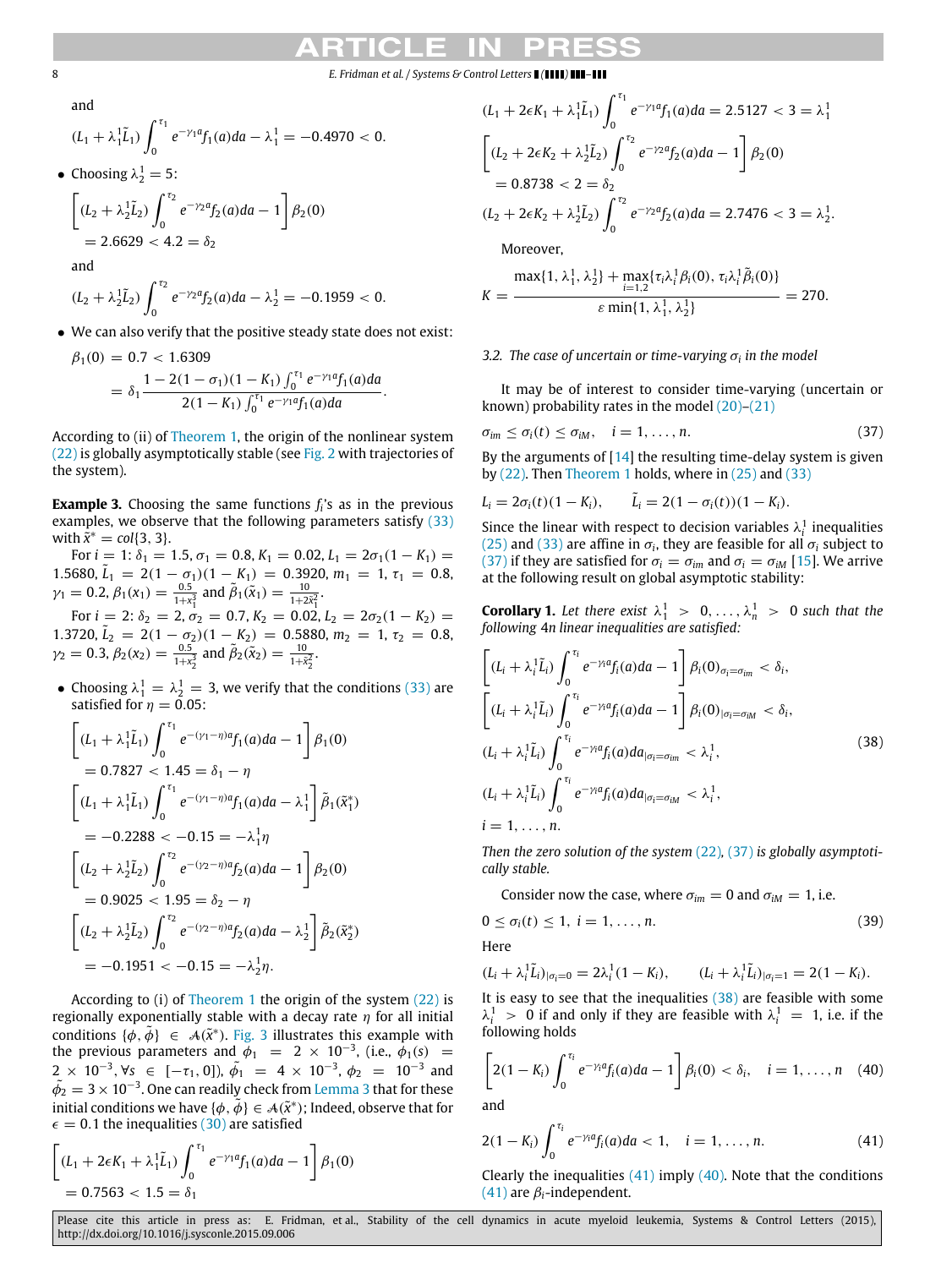*E. Fridman et al. / Systems & Control Letters ( ) –* 9

<span id="page-8-1"></span>

**Fig. 2.** Trajectories of the states  $x$  and  $\tilde{x}$  for the parameters of [Example 2.](#page-6-5)

<span id="page-8-2"></span>

**Fig. 3.** Trajectories of the states  $x$  and  $\tilde{x}$  for the parameters of [Example 3.](#page-7-4)

<span id="page-8-3"></span>**Corollary 2.** *If the inequalities* [\(41\)](#page-7-2) *are satisfied, then the zero solution of the system* [\(22\)](#page-4-3)*,* [\(39\)](#page-7-5) *is globally asymptotically stable.*

**Remark 3.** In [\[14\]](#page-9-11) for  $n = 1$  the following sufficient condition for the global asymptotic stability of [\(22\)](#page-4-3) (with a constant given  $\sigma_1$ ) was derived

$$
2(1-K_1)f_1^* < \gamma_1, \quad f_1^* = \sup_{a \in [0,\tau_1]} f_1(a).
$$

Clearly if the latter inequality holds, then  $(41)$  is satisfied. However, [Corollary 2](#page-8-3) shows that the stability is guaranteed for all  $\sigma_1(t)$ subject to [\(39\).](#page-7-5)

<span id="page-8-4"></span>**Example 4.** Let us consider the following parameters:

For  $i = 1$ :  $\delta_1 = 3.3$ ,  $K_1 = 0.1$ ,  $m_1 = 1$ ,  $\tau_1 = 0.8$ ,  $\gamma_1 = 0.2$ ,  $\beta_1(x_1) = \frac{0.8}{1+x_1^3}$  and  $\tilde{\beta}_1(\tilde{x}_1) = \frac{10}{1+2\tilde{x}_1^2}$ . For  $i = 2: \delta_2 = 4, K_2 = 0.08, m_2 = 1, \tau_2 = 0.8, \gamma_2 = 0.3,$ 

 $\beta_2(x_2) = \frac{1}{1+x_2^3}$  and  $\tilde{\beta}_2(\tilde{x}_2) = \frac{10}{1+x_2^2}$ . We assume that  $\sigma_i$  is uncertain for  $i\in\{1,2\}$ . For example

$$
0.5 = \sigma_{im} \le \sigma_i(t) \le \sigma_{iM} = 0.9, \quad \text{for } i = 1, 2 \tag{42}
$$

$$
\sigma_i(t) = \frac{\sigma_{iM} + \sigma_{im}}{2} + \frac{\sigma_{iM} - \sigma_{im}}{2} \cos(t). \tag{43}
$$

The condition [\(39\)](#page-7-5) is satisfied with  $\lambda_1^1 = \lambda_2^1 = 5$ :

$$
\begin{aligned}\n\bullet \left[ (L_1 + \lambda_1^1 \tilde{L}_1) \int_0^{\tau_1} e^{-\gamma_1 a} f_1(a) da - 1 \right] \beta_1(0) |_{\sigma_1 = \sigma_{1m}} \\
= 3.1501 < 3.3 = \delta_1 \\
\left[ (L_1 + \lambda_1^1 \tilde{L}_1) \int_0^{\tau_1} e^{-\gamma_1 a} f_1(a) da - 1 \right] \beta_1(0) |_{\sigma_1 = \sigma_{1M}} \\
= 1.0434 < 3.3 = \delta_1\n\end{aligned}
$$

 $(L_1 + \lambda_1^1 \tilde{L}_1) \int_0^{\tau_1} e^{-\gamma_1 a} f_1(a) da|_{\sigma_1 = \sigma_{1m}} = 4.9376 < 5 = \lambda_1^1$  $(L_1 + \lambda_1^1 \tilde{L}_1) \int_0^{\tau_1} e^{-\gamma_1 a} f_1(a) da|_{\sigma_1 = \sigma_{1M}} = 2.3042 < 5 = \lambda_1^1$  $\int (L_2 + \lambda_2^1 \tilde{L}_2) \int_0^{\tau_2} e^{-\gamma_2 a} f_2(a) da - 1 \bigg] \beta_2(0)|_{\sigma_2 = \sigma_{2m}}$  $\bar{=}$ ſ 3.8302  $<$  4  $=$   $\delta_2$  $\int_{0}^{\tau_2} e^{-\gamma_2 a} f_2(a) da - 1 \bigg] \beta_2(0) |_{\sigma_2 = \sigma_{2M}}$  $= 1.2541 < 4 = \delta_2$  $(L_2 + \lambda_2^1 \tilde{L}_2) \int_0^{\tau_2} e^{-\gamma_2 a} f_2(a) da |_{\sigma_2 = \sigma_{2m}} = 4.8302 < 5 = \lambda_2^1$  $(L_2 + \lambda_2^1 \tilde{L}_2) \int_0^{\tau_2} e^{-\gamma_2 a} f_2(a) da|_{\sigma_2 = \sigma_{2M}} = 2.2541 < 5 = \lambda_2^1$ .

According to [Corollary 1](#page-7-6) the origin is globally asymptotically stable (see [Fig. 4\)](#page-9-13).

**Remark 4.** As in the case without fast self-renewal, the Lyapunov approach can be developed directly for the PDE model [\(20\).](#page-4-1) We do not present these results here since the resulting conditions either recover the results of [Theorem 1](#page-6-4) (that are necessary and sufficient for the local exponential stability) or give some sufficient conditions for the stability.

# <span id="page-8-0"></span>**4. Conclusion**

In this paper we have presented global asymptotic stability analysis of the trivial solution for the multi-stage acute myeloid leukemia model. The same conditions are necessary for the local exponential stability. This was done by employing the positivity of the resulting nonlinear time-delay model via a novel for multi-stage case construction of linear Lyapunov functionals. In a simpler model of hematopoiesis (without fast self-renewal) our conditions guarantee also global exponential stability with a given decay rate. Moreover, in this simpler case the analysis of the PDE model is presented via novel Lyapunov functionals for the